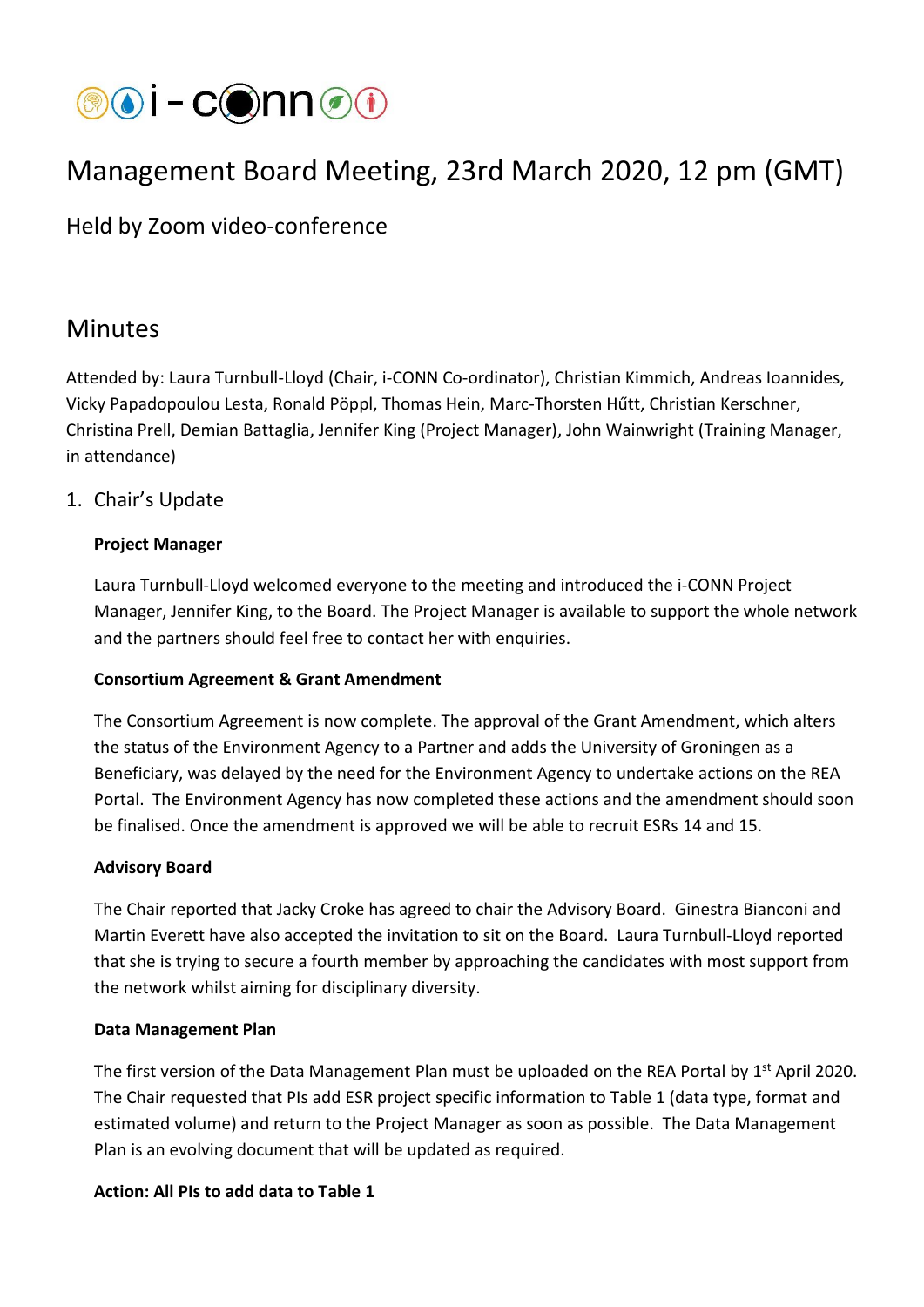## 2. Recruitment

#### **Update from each Institution**

Each PI updated the Management Board on their ESR recruitment progress.

## **Action: All PIs to email project Manager with details of recruitment (name, nationality, start date) as soon as that information becomes available.**

## **ESR Contracts**

The Co-ordinator reminded the Board that ESRs must be issued with proper employment contracts and that they must receive the full salary designated by the REA (allowing for the country coefficient), the mobility allowance and the family allowance (if eligible). The REA will check that the ESRs are getting the correct remuneration.

#### **Researcher Declaration**

The 'Researcher Declaration', which each institution must complete on the Portal (one for each ESR) is required within 20 days of the start date on the contract.

## 3. Impact of Coronavirus

The Management Board discussed the impact of Coronavirus on the i-CONN network. The Coordinator explained that the REA was offering to be flexible, that they would invoke Force Majeure if COVID-19 meant that commitments required by the grant agreement are broken, and would consider extensions on a case-by-case basis. The Durham University i-CONN team have communicated with the Project Officer at the REA and she has indicated that they ESRs should still start their contracts by September 2020 at the latest (i.e. so that they can compete 36 months of their contract before the end of the grant). The Project Officer also approved ESRs starting their recruitment remotely if COVID-19 imposes travel restrictions.

There was a clear preference in the network to retain the start dates already verbally agreed with the ESRs rather than delay the start date of all ESRs to September. PIs were concerned that the network may lose some of the chosen candidates if ESRs are requested to accept a delayed start.

The Board agreed that a start date for ESR contracts of June  $1<sup>st</sup>$  be maintained as far as possible with flexibility to suit individual institutions, as long as all ESRs are in place by the beginning of September.

The possible impact of recruitment freezes at individual institutions and possible impacts on visas for some ESRs was discussed.

**Action: Everyone to check both the impact of distance working on national visa conditions if relevant and the impact of recruitment freezes and to keep the Durham team updated.**